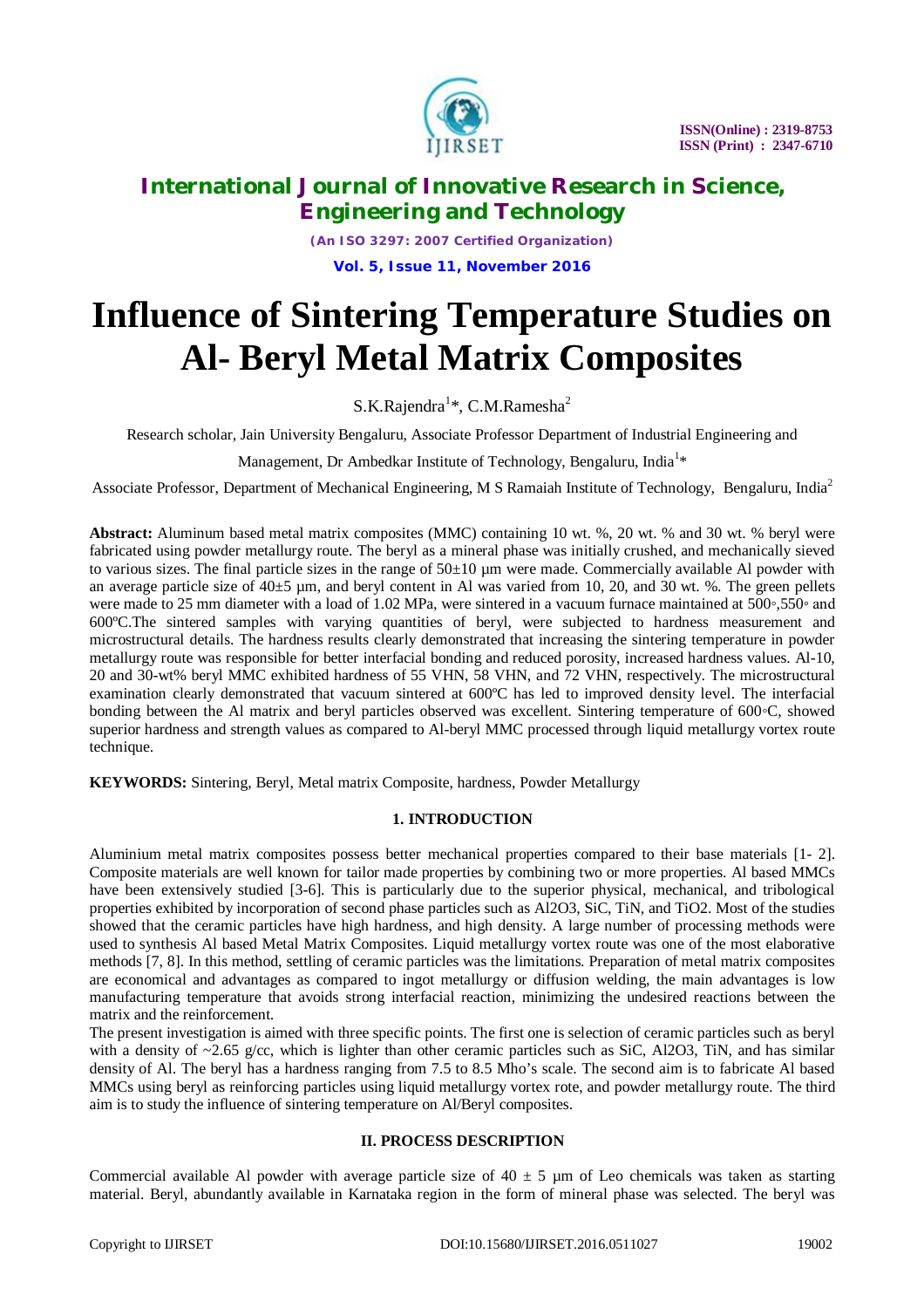

*(An ISO 3297: 2007 Certified Organization)*

#### **Vol. 5, Issue 11, November 2016**

initially crushed, and mechanically sieved to various particle sizes. The average particle size of  $50\pm10$  µm was considered. Aluminum pieces in the size range of  $\sim 30$  to  $\sim 50$  mm are taken and charged in to a graphite crucible that was inserted in an electrical resistance furnace. The operating temperature of the melt is constantly maintained at 800  $\pm$ 5 °C. The vortex method is mainly consisting of a motor that is attached to stirrer. The later is rotated at a speed of ∼100 rpm. A SiC coating is given on the stirrer so that during stirring action, the liquid Al does not get adhered to the stirrer. The stirrer is exactly fixed through a movable attachment so that it can be brought exactly to the centre of the crucible. The beryl powder is pre heated to  $\sim 200 \degree$ C and charged to the liquid melt. Appropriate quantities of beryl are added to liquid Al and to finally to yield, Al-10, 20 and 30-wt% beryl MMC. The liquid Al and beryl particles are stirred for  $\sim$ 3 min and the total mechanism of stirring is removed. The graphite crucible is taken out from the electric furnace using a metallic tong and poured in to cast iron split type metallic dies. Prior to the pouring, the dies are properly cleaned and pre heated to ~100℃. The samples are swaged to the required dimensions for tensile, metallographic and hardness purposes. The powder mixture was thoroughly mixed using agate motor by adding a poly vinyl alcohol and a green cylindrical pellet of 25 mm diameter were prepared by applying a 1.02 MPa pressure. The pellets were sintered at 500 $\circ$ , 550◦, and 600ºC in vacuum/ inert atmosphere graphite furnace. Therlex Engineers (p) Ltd, Bengaluru. All samples after sintering were metallographically prepared and observed under optical and SEM.

### **III. RESULTS AND DISCUSSION**

The sieved beryl powder is subjected to particle analysis to understand the particle size distribution. A close observation of the particle size distribution (Figure 1) suggests the high volume fraction of particle size is 50  $\mu$ m.



**Figure 1.0: Particle size distribution of sieved average particle size of beryl powder is 50 µm**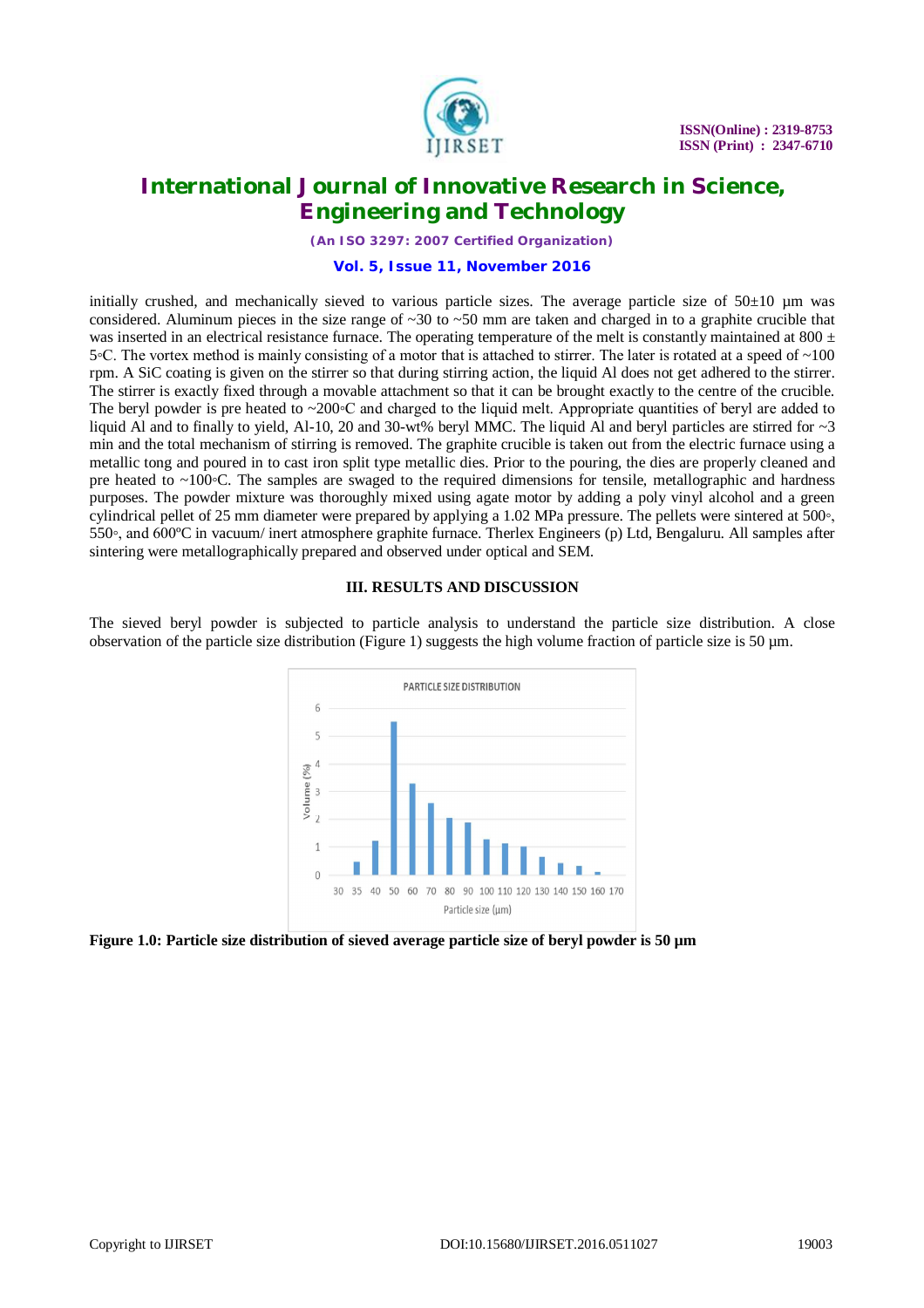

*(An ISO 3297: 2007 Certified Organization)*

**Vol. 5, Issue 11, November 2016**

**Figure 2 shows the XRD pattern of beryl particles to identify the mineral phases. All the phases are identified as Be3Si6O18. The present results also further confirm that there are no other phases.**



**Figure 2: X-ray diffraction analysis of beryl particles**

### *A. MICROSTRUCTURAL STUDIES*



**Figure 3 (a-c): Optical images of Al-beryl composites processed by LMVT route, containing average beryl particle size of 50 μm, (a) 5 wt.%, (b) 10 wt.%, and (c) 15 wt.%**

Figure 3 (a–c) shows optical images of Al – beryl MMCs having average beryl particle size of 55 μm with 5 wt.%, 10 wt.% and 15 wt. %. A close observation of the image demonstrates the average particle size is  $\sim$  20  $\mu$ m. Also during casting there is a formation of slag which also contains a few beryl particles. Since the density of beryl is relatively lower than Al, a few particles floated on top of melt and mixed with the slag. This also resulted a low volume fraction of beryl content. It is observed that preparation of Al – beryl MMC through liquid metallurgy route has not shown encouraging results. Figure 4 (a-c) shows SEM images of vacuum sintered Al-beryl MMCs. The average beryl particle size of ~50 µm and sintering was done at a)  $500^{\circ}$ C, (b)  $550^{\circ}$ C, and (c)  $600^{\circ}$ C, The SEM images clearly demonstrated that vacuum sintered Al- beryl MMCs sintered at 600◦C is responsible for low porosity levels as compared to samples sintered at  $500^{\circ}$ C and  $550^{\circ}$ C. Figure 5 (a-c) shows the light images of Al- beryl MMCs with an average beryl particle size of  $\sim$ 50  $\mu$ m, with varying beryl content. It is increased from 10 to 30 wt. %.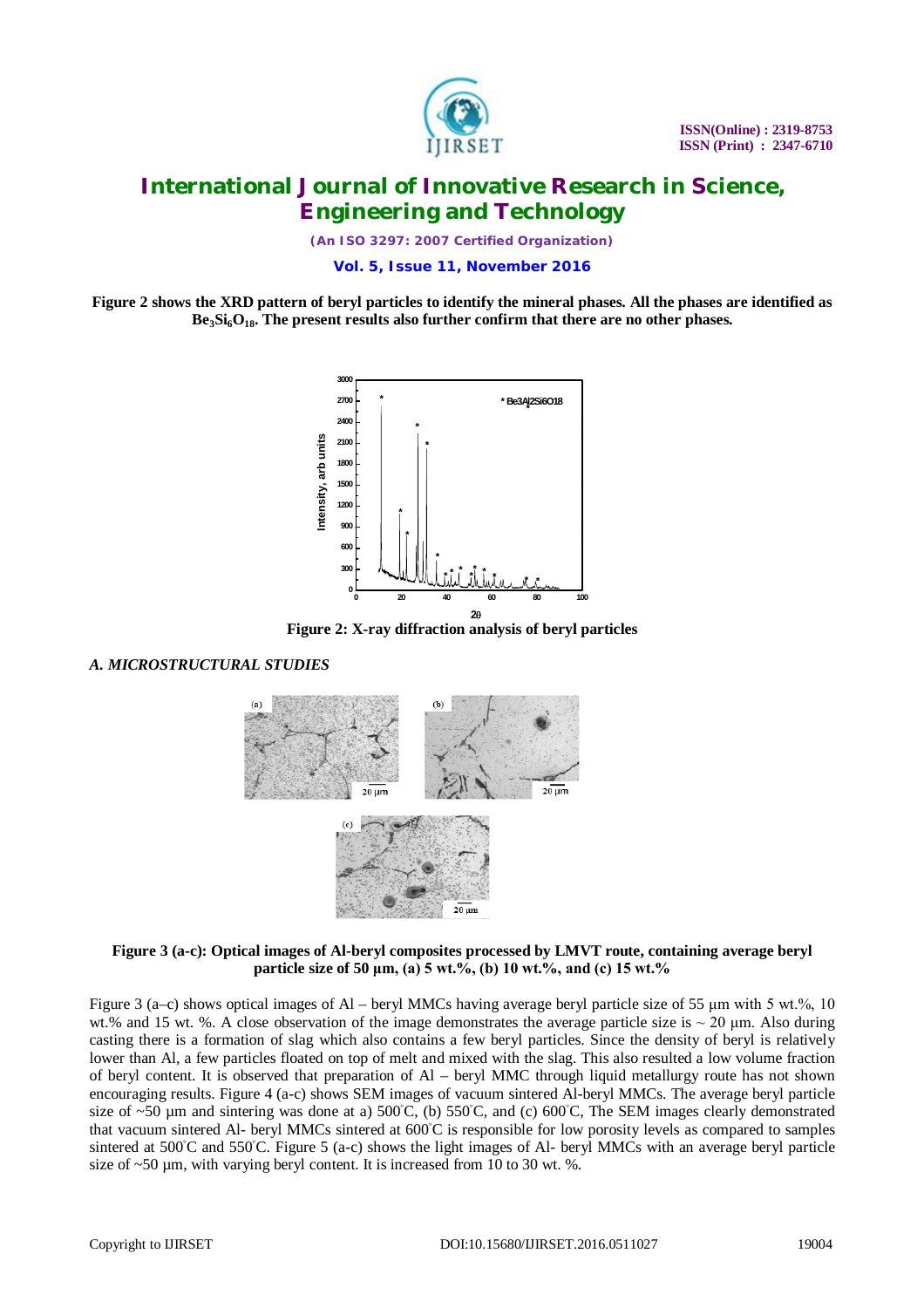

*(An ISO 3297: 2007 Certified Organization)* **Vol. 5, Issue 11, November 2016**



**Figure 4 (a-c): SEM images of vacuum sintered Al- beryl composite, containing average beryl particle size of 50 µm, processed at various sintering temperatures, (a) 500◦C, (b) 550◦C, and (c) 600◦C**



**Figure 5 (a-c): Optical images of Al - beryl composites, containing average beryl particle size of 50μm, vacuum sintered at 600<sup>o</sup>C (X 100), (a) Al-10 wt.% beryl, (b) Al-20 wt.% beryl, (c) Al-30 wt. % beryl**

### *B. EFFECT OF VACUUM SINTERING ON HARDNESS*

The mechanical properties in particular to hardness values of vacuum sintered Al-10, 20, 30 beryl with various sintering temperature is given in Table 1. It can be observed from the Table 1 that the hardness value of Al-beryl MMC sintered at  $550^{\circ}$ C showed Bulk hardness of 58, 62, 68 Hv and 55, 60, 64 Hv to the same samples sintered at  $500^{\circ}$ C. Whereas sintering at 600℃, Al - 10, 20, 30 beryl MMC showed improved hardness values. These results clearly demonstrate that sintering is responsible for the enhancement of bulk hardness values. Moreover, the high sintering temperature of 600°C resulted high hardness values as compared to other two processing temperature of 500 $\degree$  and 550 $\degree$ C. In addition, the hardness values on the beryl particle and interface have not shown much difference while the sintering temperature is changed from 500° to 550° and to 600°C. A minor enhancement in interface hardness is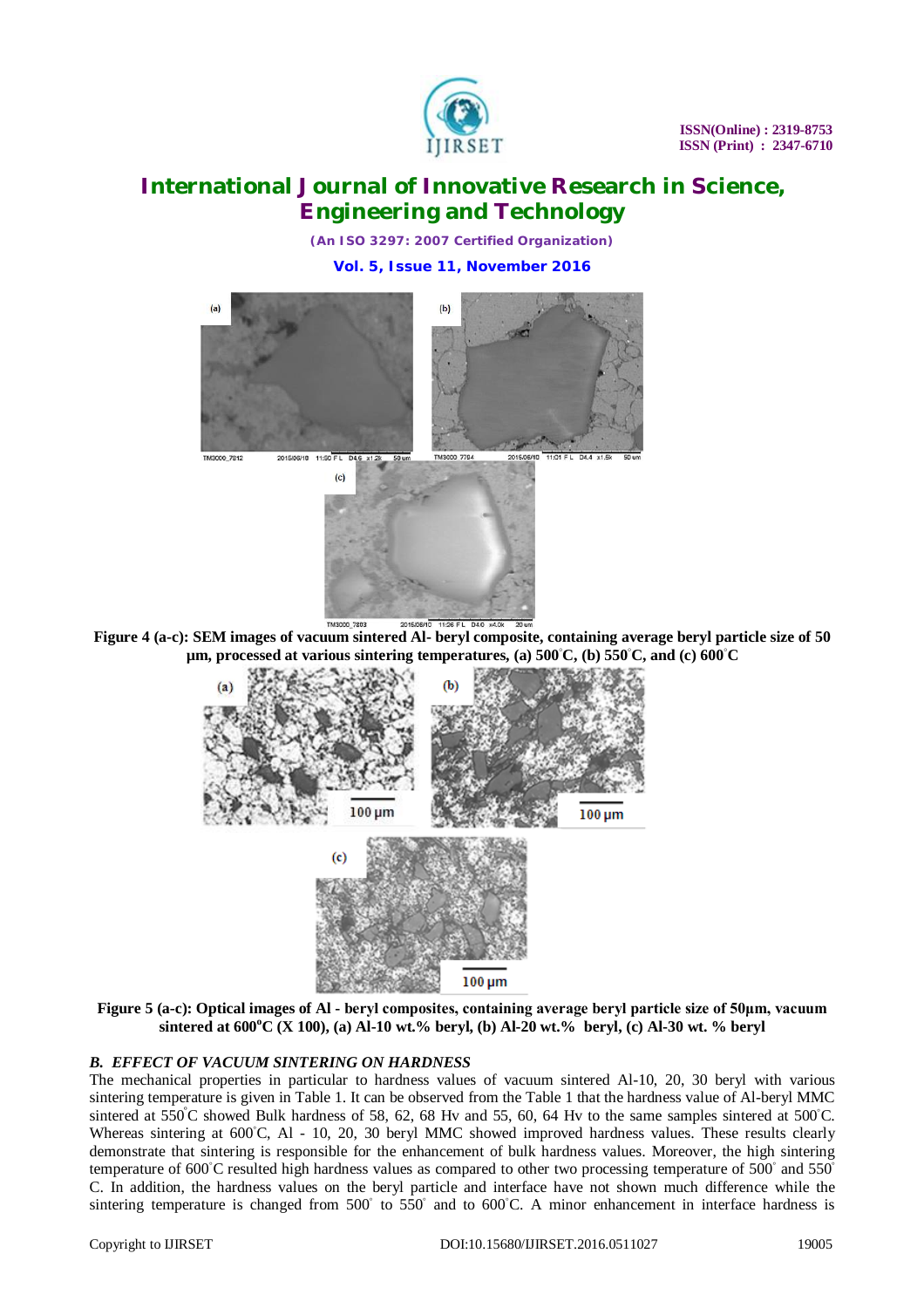

*(An ISO 3297: 2007 Certified Organization)*

**Vol. 5, Issue 11, November 2016**

observed as the sintering temperature is increased. At sintering temperature of  $600^{\circ}$ C, 10 wt. % beryl exhibited 72 VHN which has been enhanced to 110 VHN when the beryl content is increased to 30 wt. %. Moreover, there is no appreciable change in the particle hardness is observed. The matrix hardness is substantially improved to 54 from 45 when the Al-beryl contains 10 wt. % beryl. Similarly, Al-30 wt. % MMCs showed improved matrix hardness of 65 from 52 when the beryl content 10 wt. %.

| <b>Sintering</b>                          | <b>Volume fraction</b> | <b>Bulk hardness</b> | Micro hardness, $Hv_{100g}$ |           |        |
|-------------------------------------------|------------------------|----------------------|-----------------------------|-----------|--------|
| <b>Temperature in <math>\circ</math>C</b> | of beryl $(\% )$       | $(Hv_{100g})$        | Particle                    | Interface | Matrix |
|                                           | 10                     | 55                   | 1190                        | 119       | 45     |
| 500                                       | 20                     | 60                   | 1192                        | 114       | 51     |
|                                           | 30                     | 64                   | 1185                        | 110       | 52     |
|                                           | 10                     | 58                   | 1200                        | 125       | 48     |
| 550                                       | 20                     | 62                   | 1195                        | 121       | 52     |
|                                           | 30                     | 68                   | 1190                        | 120       | 58     |
|                                           | 10                     | 72                   | 1209                        | 132       | 54     |
|                                           | 20                     | 90                   | 1205                        | 131       | 64     |
| 600                                       | 30                     | 110                  | 1191                        | 145       | 65     |

Table 1: Hardness of Al – beryl MMCs processed through vacuum sintering

### *C. BALL INDENTATION TESTS*

The ball indentation technique is used to evaluate the mechanical properties of Al-beryl MMCs. The beryl particles in Aluminum is 10 wt. %, the average size of the beryl particles is ~50 µm. The Ball indentation technique estimates the strain hardness coefficient, n, the strength coefficient, K, the yield strength (YS), the ultimate tensile strength (UTS) and the Brinell hardness number (BHN).

### **Table 2: Ball indentation result of Al – beryl MMC processed through vacuum sintering at a temperature of 600◦C, consisting 10 wt. % beryl, and average beryl particle size is 50 µm**

| Sample name                                |                         | K(MPa) | UTS(MPa) | YS(MPa) | YR    | <b>BHN</b> |
|--------------------------------------------|-------------------------|--------|----------|---------|-------|------------|
| Al- 10 wt. % beryl 0.14                    |                         | 341.77 | 227.44   | 107.05  | 47.07 | 67.36      |
| composites                                 | with $\vert 0.13 \vert$ | 340.48 | 228.83   | 109.87  | 48.01 | 67.77      |
| average Size of beryl<br>particle is 50 um | 0.14                    | 347.99 | 228.94   | 106.43  | 46.49 | 67.66      |

### **Table 3: Ball indentation result of Al – beryl MMC processed through vacuum sintering at a temperature of 600◦C, consisting 20 wt. % beryl, and average beryl particle size is 50 µm**

| Sample name                                         |      | K(MPa) | UTS(MPa) | YS(MPa) | YR    | <b>BHN</b> |
|-----------------------------------------------------|------|--------|----------|---------|-------|------------|
| Al-20 wt.% beryl MMC $\vert$ 0.17                   |      | 434.44 | 268.98   | 113.03  | 42.02 | 75.32      |
| with average<br>size of<br>beryl particles is 50 µm | 0.18 | 439.55 | 267.91   | 120.04  | 44.81 | 74.83      |

Table 2 and Table 3 shows the mechanical properties of Al- 10 beryl, and Al- 20 beryl MMC with an average beryl particle size of 50  $\mu$ m. The UTS values are improved to  $\sim$ 268 MPa as compared to 228 MPa.